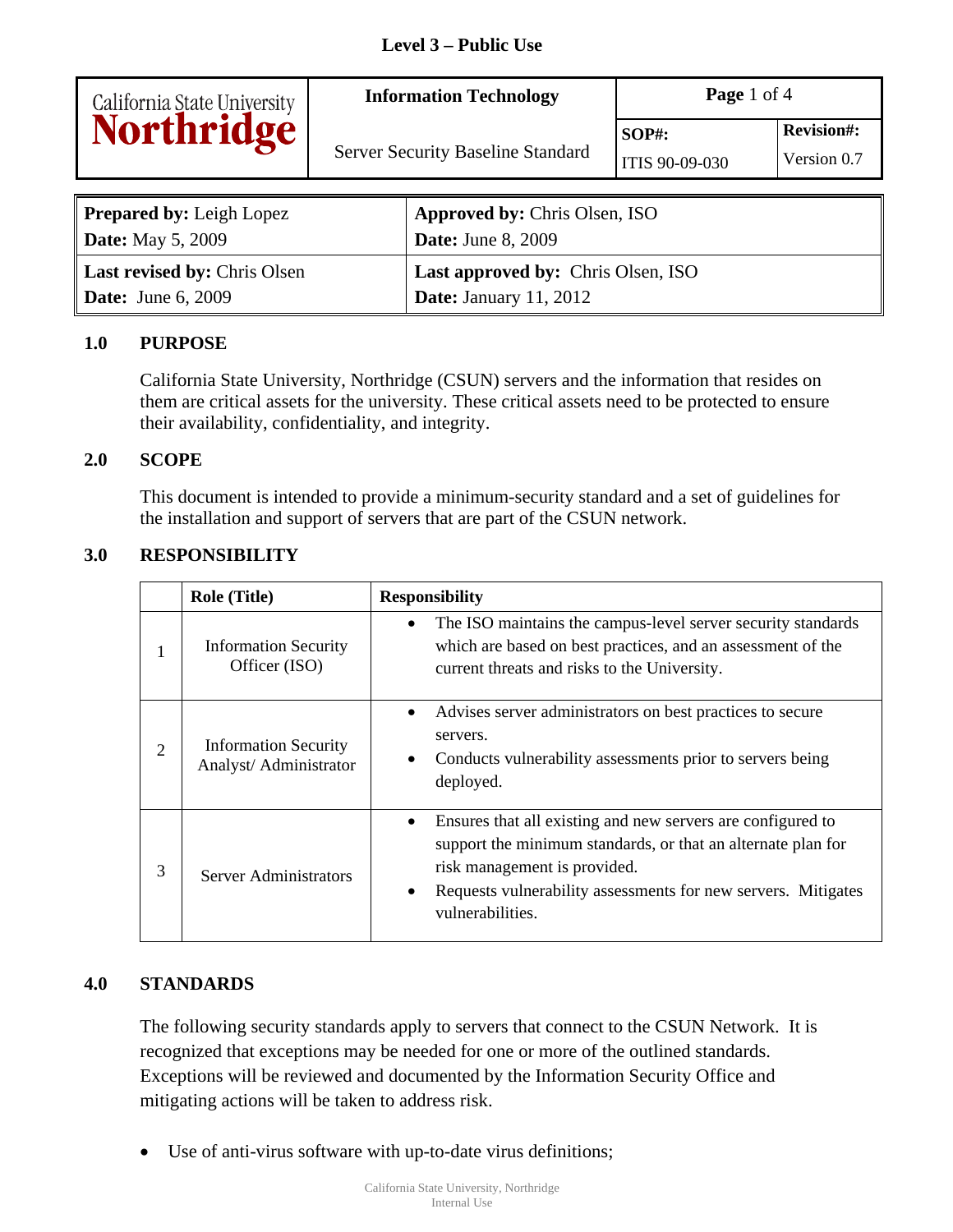| California State University | <b>Information Technology</b>            | <b>Page</b> 2 of 4 |                   |
|-----------------------------|------------------------------------------|--------------------|-------------------|
| <b>Northridge</b>           |                                          | $SOP#$ :           | <b>Revision#:</b> |
|                             | <b>Server Security Baseline Standard</b> | ITIS 90-09-030     | Version 0.7       |

- Enable logging and alerting sufficient to identify and track breaches/security incidents;
- Up-to-date vendor/OS/application security patches;
- Host-based firewall to block non-allowed traffic:
- Disable insecure remote access protocols, and use only secure remote-access protocols such as SSH, SFTP, SCP, RDP w/ strong encryption, and VPN;
- Restrict unauthorized physical access by using a screen-saver lock-out after 15-minutes of no activity;
- Prior to deployment, conduct a vulnerability assessment in conjunction with the Information Security Office to identify security vulnerabilities. Remediate or mitigate vulnerabilities.
- Connect to CSUN's Network Time Protocol (NTP) server.
- For Internet-accessible servers, comply with CSUN Policy 500-03, the "Registration of Internet Servers."
- Report security incidents involving the potential breach of server access to the Information Security Office.

# Active-Directory Enforced via Root-Level Policy (Windows servers)

- Screen-saver timeout (15 minutes of inactivity);
- Synchronize time to the campus Network Time Protocol (NTP) Server;
- Disable server access following 20 invalid password attempts within a 10 minute period;
- Record logon/logoff events.

# **5.0 GUIDELINES**

It is also important to follow the general guidelines outlined below. The steps to implement these guidelines vary by operating system, but the concepts are the same. Protecting a server from compromise involves 1) securing the underlying OS, 2) the server application(s)/services, and 3) access to the server both physically and via the network to prevent malicious entities from attacking servers or obtaining access to protected information.

- Identify the purpose/role of the server; this will drive decisions regarding access, services, security, recovery, logging, monitoring, and other server parameters.
- Connect to a secure, central authentication system (LDAP, Active Directory);
- Disable "local" accounts unless required;
- Install only required, tested, and where feasible, certified software;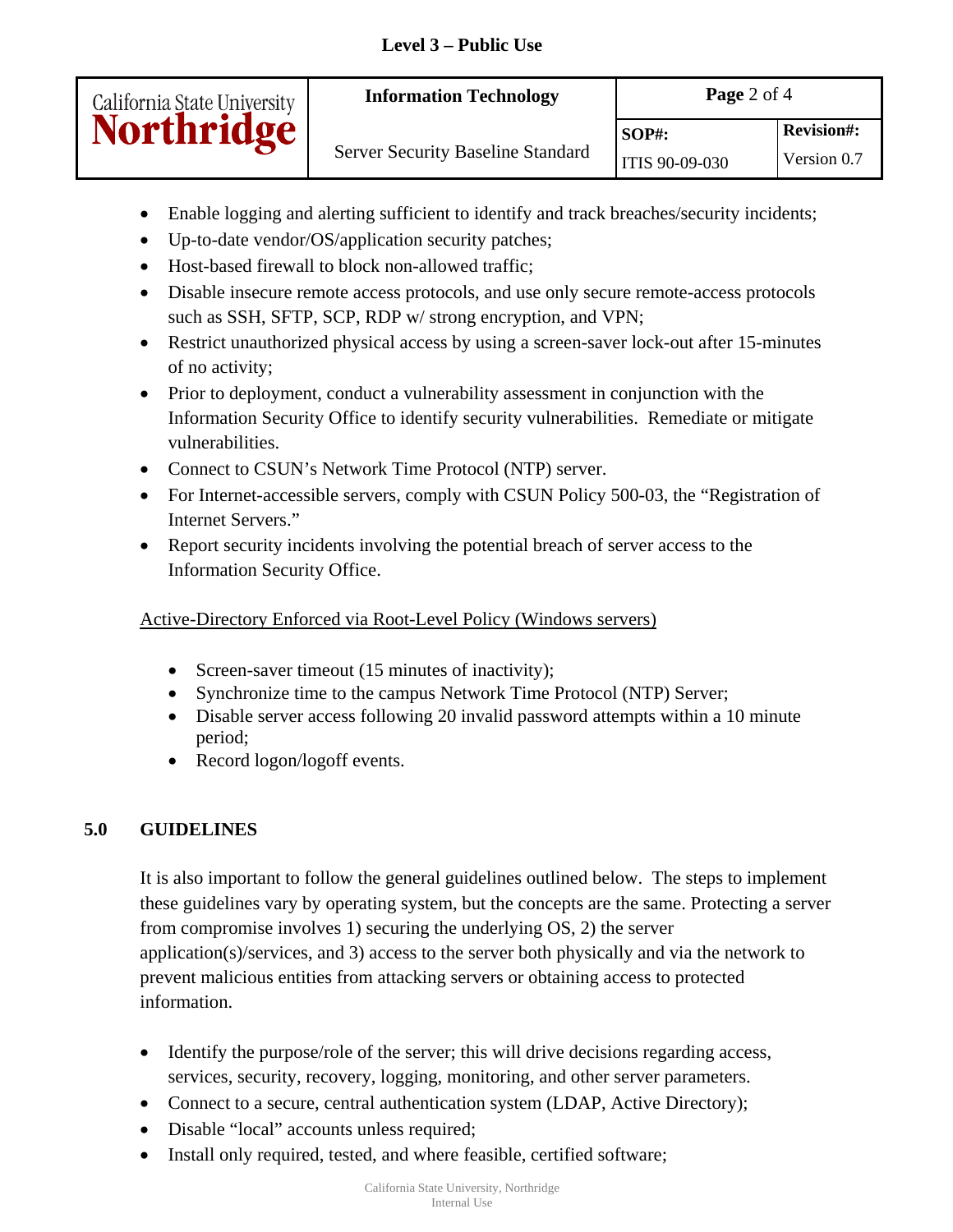| California State University | <b>Information Technology</b>            | <b>Page</b> $3$ of $4$ |                   |
|-----------------------------|------------------------------------------|------------------------|-------------------|
| <b>Northridge</b>           | <b>Server Security Baseline Standard</b> | $SOP#$ :               | <b>Revision#:</b> |
|                             |                                          | ITIS 90-09-030         | Version 0.7       |

- Limit the number of services/applications to those required;
- Establish a review cycle for event and alert logs;
- Install and configure secure services and protocols;
- Enable backups of critical data/applications and prepare/test business continuity plans;

## **6.0 DEFINITIONS:**

File Transfer Protocol (FTP) – is a network protocol used to exchange and manipulate files over a TCP computer network, such as the Internet.

Secure Copy Protocol (SCP) - is a means of securely transferring computer files between a local and a remote host or between two remote hosts, using the Secure Shell (SSH) protocol.

Secure File Transfer Protocol (SFTP) - SFTP, or secure FTP, is a program that uses SSH to transfer files. Unlike standard FTP, it encrypts both commands and data, preventing passwords and sensitive information from being transmitted in the clear over the network.

Secure Shell (SSH) - Secure Shell is a program to log into another computer over a network, to execute commands in a remote machine, and to move files from one machine to another. It provides strong authentication and secure communications over unsecure channels.

Remote Desktop Protocol (RDP) - is a multi-channel protocol that allows a user to connect to a networked computer.

Virtual Private Network (VPN) - is a computer network in which some of the links between nodes are carried by open connections or virtual circuits in some larger networks, such as the Internet, as opposed to running across a single private network.

### **6.0 REFERENCES:**

- Digital Media Sanitization Procedure
- Log/Event Management Guidelines
- CSUN Standard Registration of Internet Devices

### **7.0 FURTHER INFORMATION:**

- Payment Card Industry (PCI) Data Security Standards (DSS)
- These websites and publications have more information on protecting a server from compromise:
	- National Institute of Standards and Technology (NIST)'s Server Security Resource Center *www.csrc.nist.gov*
	- Risk Management Guide for Information Technology Systems *www.csrc.nist.gov/publications/nistpubs/800-30/sp800-30.pdf*